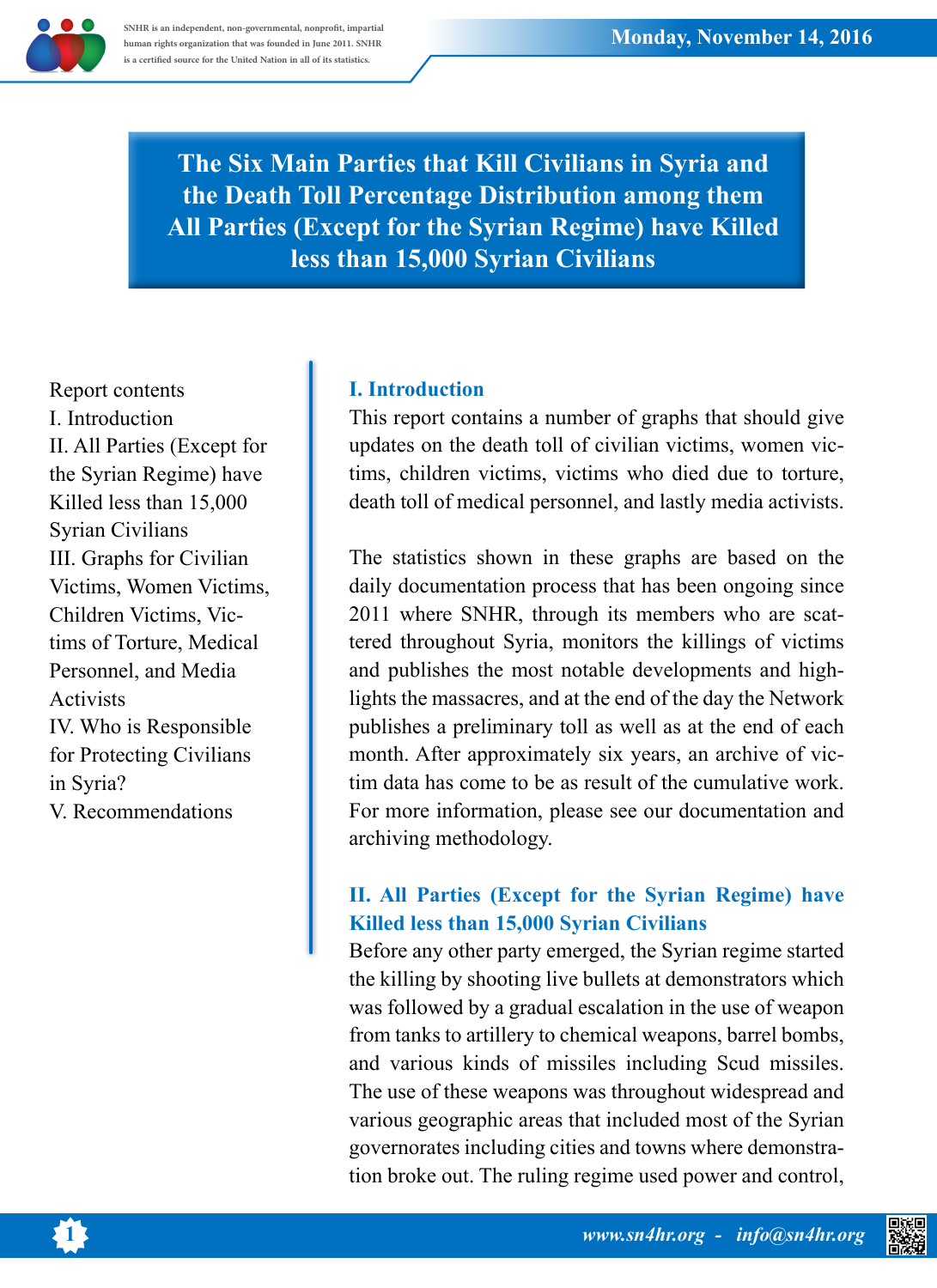

through the state apparatuses and specifically the army and the security apparatus, to massacre the Syrian people who rose up against the regime. Additionally, the regime tortured detainees to death inside its detention centers.

thetic manner disregarding all international laws, and even Syrian laws, and became As any other mafia regime, the Syrian regime acted in a blatantly brutal and apationalistic or humanitarian values as hospitals and schools were attacked and civil something that is more of a group of controlling circles that are devoid of any naneighborhoods and objects were bombed in a way that has never been seen before in the modern age. Despite all of this, the Syrian regime wasn't deemed an extremist or terrorist regime as if terrorism is restricted to groups and organizations that are marked exclusively with terrorism.

Fadel Abdul Ghani, chairman of SNHR, says:

*"What makes us feel the need to reemphasize what is already known and well-established in the evolution of the popular uprising into an armed conflict is the western mindset that is still exclusively focused on fighting transnational extremist Islamic groups and has overlooked the terrorism of the ruling regime and the transnational militias that allied with the regime even though these groups have been the main responsible for the killings and have vastly surpassed all the other parties in committing all*  $k$ *inds of crimes and violations in Syria.*"

the that caliphate, emerged on 9 April 2013, Russian forces, who claimed that they In a previous report, we highlighted that even though ISIS, the self-proclaimed Iscame to fight ISIS, have killed more Syrian civilians than ISIS itself.

Furthermore, civilian casualties who were killed at the hands of the international coalition forces exceeded the number of victims who were killed by Fateh Al Sham Front (Formerly Al Nussra Front - Al Qaeda branch in Syria).

Kurdish Self-management forces, who are primarily consisting of the Democratic Union Party forces - the Kurdistan Workers' Party in Syria- killed no less than 215 civilians in Syria.

All armed opposition factions, including those who are regarded as Islamic, killed no less than 3668 civilians.



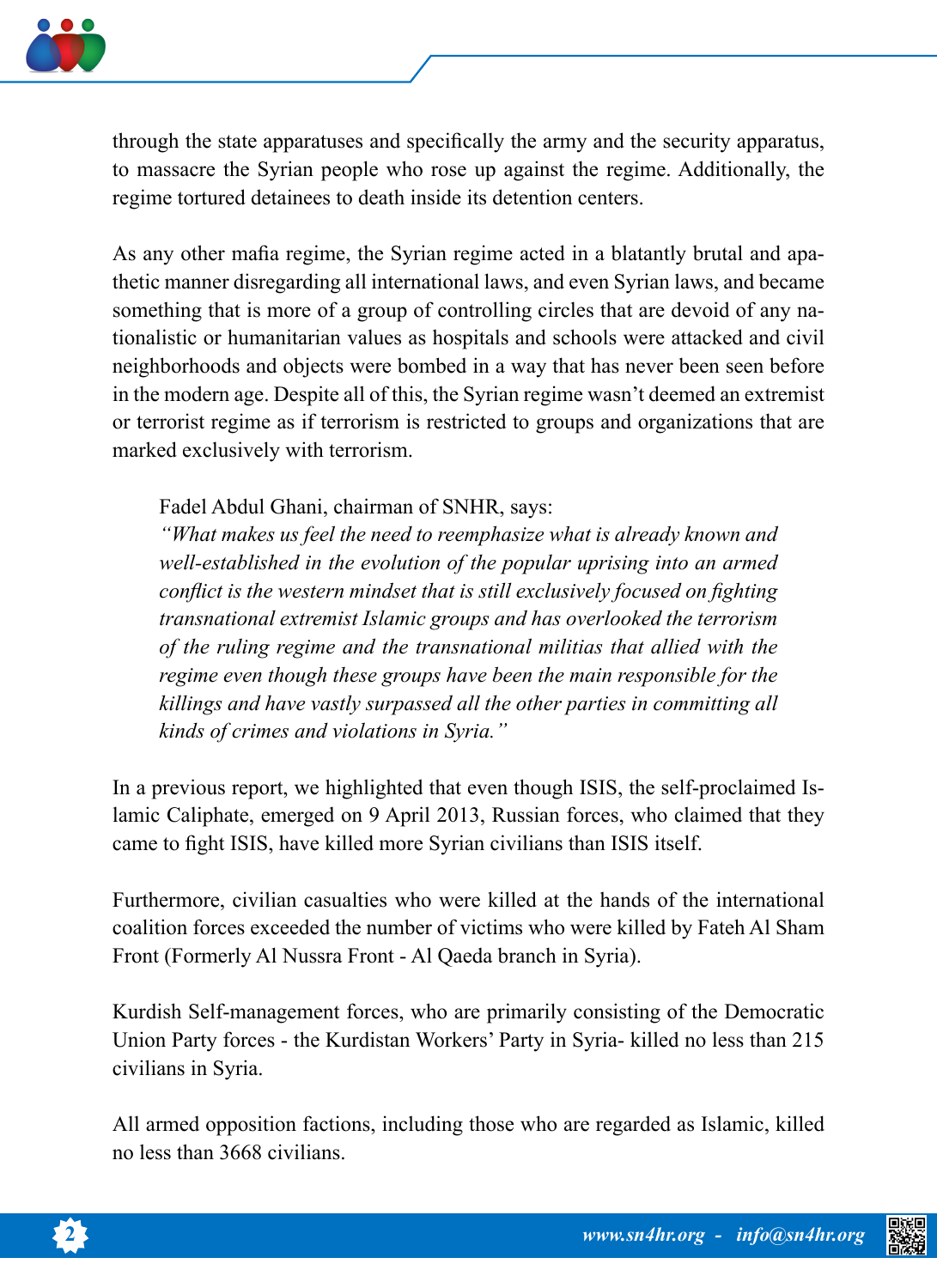

Based on the above, the Syrian regime tops all the other parties including its allies the Russian forces with a percentage that amounts to 93% of the total killings that have been perpetrated in Syria since the eruption of the popular uprising in March ters, that is capable of bombing using missiles and by dropping barrel bombs. Aerial 2011. The Syrian regime possesses an air force, fixed-wing warplanes and helicopbombardment alone was responsible for 30% at least of the total death toll while shelling using heavy artillery and tanks was the cause behind the death of no less than 18% of all causalities. The cause of death for the remaining death toll varied ers, mortar shells, chemical weapons, and cluster munitions and finally slaughter between different kinds of weapons but most importantly are machine guns, snipusing knives.

After the International community, headed by the Security Council, failed to protect the Syrian people from the ruling regime, the emergence of ISIS came as a pretext as the mission shifted to fight the terrorism of ISIS and Al Nussra Front to the point that there was calls for including the Syrian regime in the war against these groups with which the Syrian regime formed close connections. However, developments on the ground led to the disbanding of this old unspoken alliance as the extremist groups have shown an inclination to establish independent regions.

As always, we have to remind that this is what we were able to document at SNHR amid the exceptional challenges and difficulties in light of the ban, pursue, and threats. This is the bare minimum and there are, undoubtedly, so much more cases that we couldn't access and record.





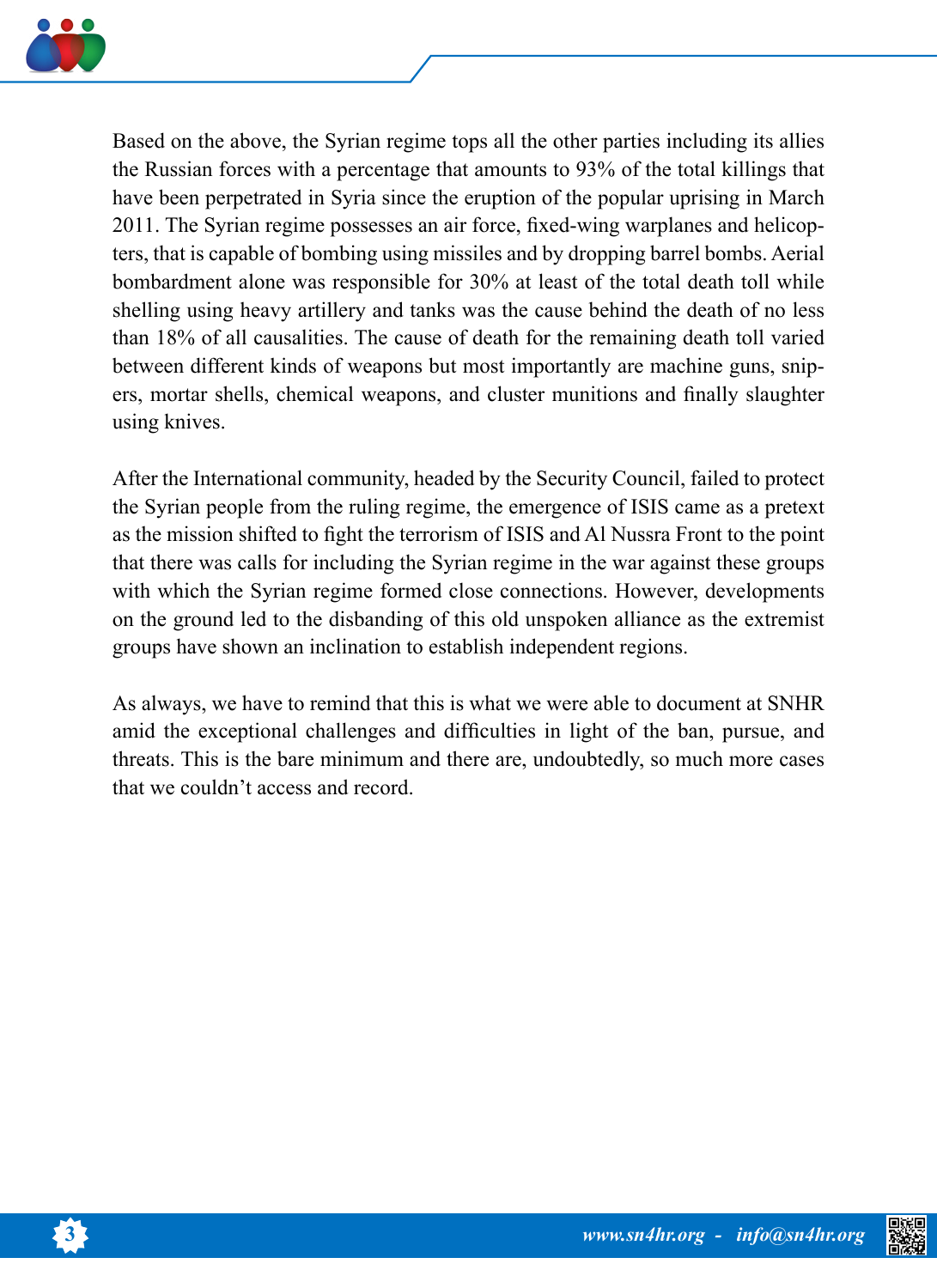

 **III. Graphs for Civilian Victims, Children Victims, Women Victims, Victims of Torture, Medical Personnel, and Media Activists** 

1- A graph illustrates the civilian death toll in Syria from March 2011 until November 2016 and its distribution among the six main influential parties:



2- The following graph illustrates the death toll of children in Syria from March 2011 until November 2016 and its distribution among the six main influential par-<br>ties:

| 20676                                                          |                          | THE KILLING OF<br>23863 CHILDREN<br>AT THE HANDS OF THE INFLUENTIAL<br><b>PARTIES IN SYRIA</b><br>FROM MARCH 2011 UNTIL NOVEMBER 2016<br><b>DISTRIBUTED AS FOLLOWS</b> |                                 |             |                                                    |                                             |                                  |  |  |
|----------------------------------------------------------------|--------------------------|------------------------------------------------------------------------------------------------------------------------------------------------------------------------|---------------------------------|-------------|----------------------------------------------------|---------------------------------------------|----------------------------------|--|--|
|                                                                |                          |                                                                                                                                                                        |                                 |             |                                                    |                                             |                                  |  |  |
|                                                                | 992                      | 862                                                                                                                                                                    | 516                             | 438         | 249                                                | 79                                          | 51                               |  |  |
| 86.65%                                                         | 4.16%                    | 3.61%                                                                                                                                                                  | 2.16%                           | 1.84%       | 1.04%                                              | 0.33%                                       | 0.21%                            |  |  |
| Government<br>forces                                           | <b>Russian</b><br>forces | Armed<br>opposition<br>factions                                                                                                                                        | <b>Unidentified</b><br>groups   | <b>ISIS</b> | <b>International</b><br><b>Coalition</b><br>forces | <b>Kurdish</b><br>Self-management<br>forces | Fateh<br><b>Al Sham</b><br>Front |  |  |
| <b>According to SNHR documentation</b>                         |                          |                                                                                                                                                                        |                                 |             |                                                    |                                             |                                  |  |  |
| Syrian Network For Human Rights<br>فلينكبة فسويسة لخلسوق الإند | o<br>snhr                | $\Box$ snhr                                                                                                                                                            | $\bigcap$ snhr<br><b>B</b> snhr | ര           | snhr                                               | www.sn4hr.org<br>◚                          | info@sn4hr.org                   |  |  |



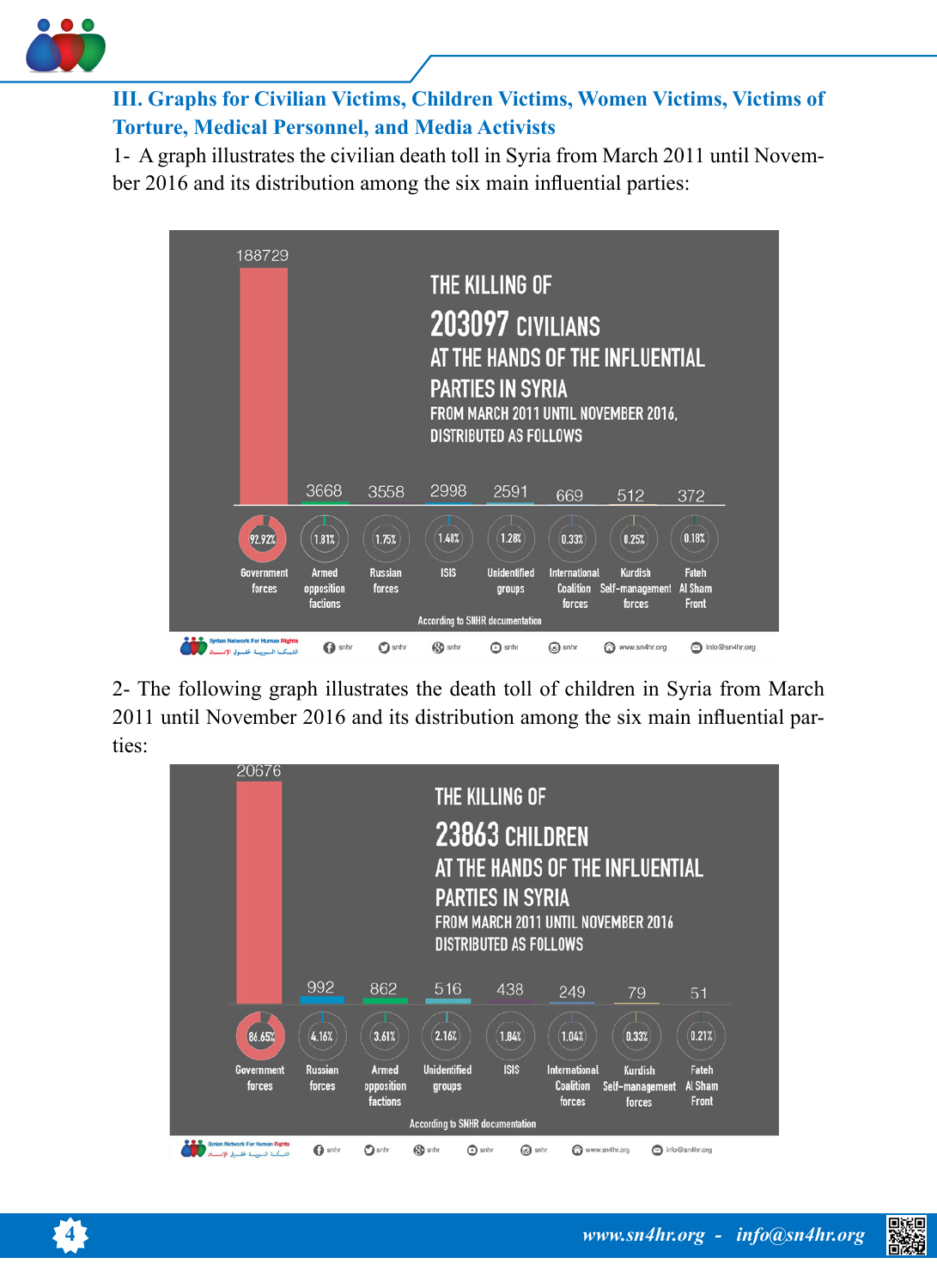

3- The following graph illustrates the death toll of women in Syria from March 2011 until November 2016 and its distribution among the six main influential parties:



4- The following graph illustrates the death toll of victims who died due to torture in Syria from March 2011 until November 2016 and its distribution among the six main influential parties:





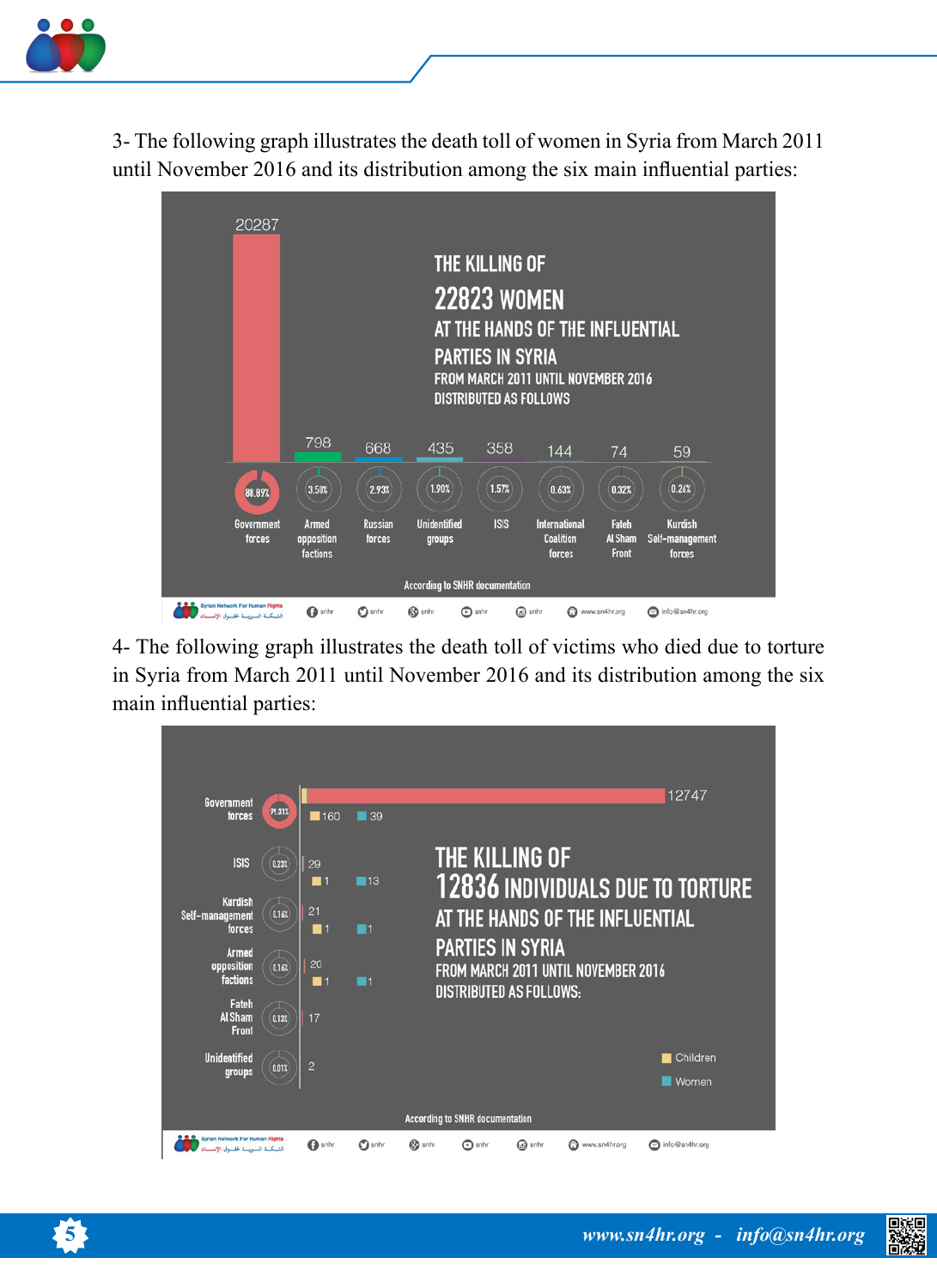

5- The following graph illustrates the death toll among medical personnel in Syria from March 2011 until November 2016 and its distribution among the six main influential parties:



6- The following graph illustrates the death toll among media activists in Syria from March 2011 until November 2016 and its distribution among the six main influen-<br>tial parties: